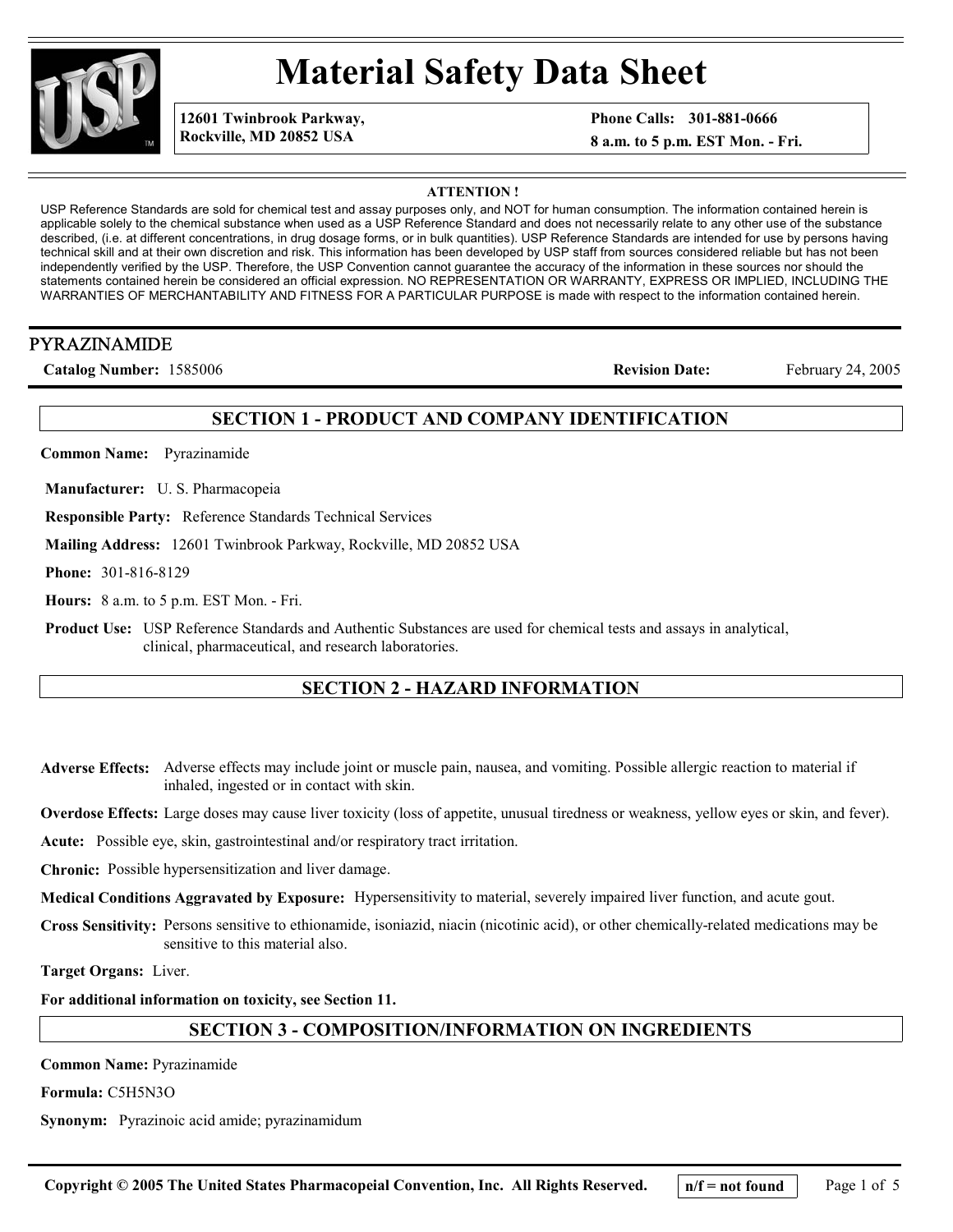# PYRAZINAMIDE

**Catalog Number:** 1585006 **Revision Date:** February 24, 2005

**Chemical Name:** Pyrazinecarboxamide

**CAS:** 98-96-4

**RTECS Number:** UQ2275000

**Chemical Family:** Pyrazine

**Therapeutic Category:** Antibacterial (tuberculostatic)

**Composition:** Pure Material

# **SECTION 4 - FIRST AID MEASURES**

**Inhalation:** May cause irritation. Remove to fresh air.

**Eye:** May cause irritation. Flush with copious quantities of water.

**Skin:** May cause irritation. Flush with copious quantities of water.

**Ingestion:** May cause irritation. Flush out mouth with water. This material is rapidly and well absorbed from the gastrointestinal tract.

**General First Aid Procedures:** Remove from exposure. Remove contaminated clothing. Persons developing serious hypersensitivity (anaphylactic) reactions must receive immediate medical attention. If person is not breathing give artificial respiration. If breathing is difficult give oxygen. Obtain medical attention.

#### **Note to Physicians**

**Overdose Treatment:** For current information about the treatment of overdose, consult a certified Regional Poison Control Center by calling the number listed in your local telephone directory.

#### **SECTION 5 - FIREFIGHTING MEASURES**

**Extinguisher Media:** Water spray, dry chemical, carbon dioxide or foam as appropriate for surrounding fire and materials.

 **Fire and Explosion Hazards:** This material is assumed to be combustible. As with all dry powders it is advisable to ground mechanical equipment in contact with dry material to dissipate the potential buildup of static electricity.

 **Firefighting Procedures:** As with all fires, evacuate personnel to a safe area. Firefighters should use self-contained breathing equipment and protective clothing.

# **SECTION 6 - ACCIDENTAL RELEASE MEASURES**

**Spill Response:** Wear approved respiratory protection, chemically compatible gloves and protective clothing. Wipe up spillage or collect spillage using a high efficiency vacuum cleaner. Avoid breathing dust. Place spillage in appropriately-labelled container for disposal. Wash spill site.

# **SECTION 7 - HANDLING AND STORAGE**

- **Handling:** As a general rule, when handling USP Reference Standards avoid all contact and inhalation of dust, mists, and/or vapors associated with the material. Wash thoroughly after handling.
- **Storage:** Store in tight container as defined in the USP-NF. This material should be handled and stored per label instructions to ensure product integrity.

# **SECTION 8 - EXPOSURE CONTROL / PERSONAL PROTECTION**

**Engineering Controls:** Engineering controls such as exhaust ventilation are recommended.

**Respiratory Protection:** Use a NIOSH-approved respirator, if it is determined to be necessary by an industrial hygiene survey involving air monitoring.

**Gloves:** Chemically compatible

**Eye Protection:** Safety glasses or goggles

**Protective Clothing:** Protect exposed skin.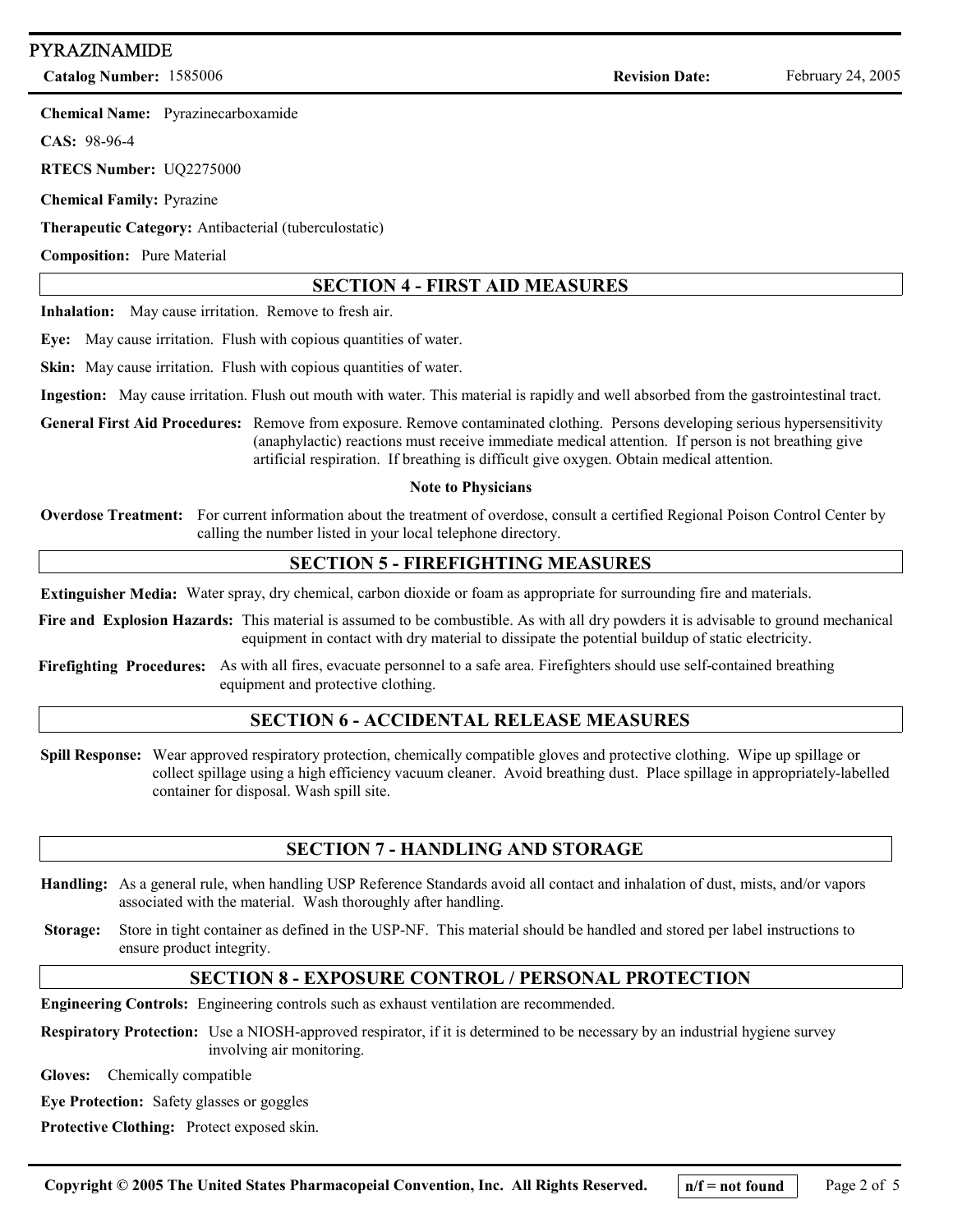#### PYRAZINAMIDE

**Catalog Number:** 1585006 **Revision Date:** February 24, 2005

**Exposure Limits:** n/f

#### **SECTION 9 - PHYSICAL AND CHEMICAL PROPERTIES**

**Melting Range:** 189 - 191° C (begins to sublime at 60° C) **Boiling Point:** n/f **Specific Gravity:** n/f **Vapor Pressure:** n/f **Percent Volatile:** n/f **Vapor Density:** n/f **Solubility in Water:** Sparingly soluble **Appearance and Odor:** White or practically white crystalline powder; odorless or practically odorless. **Evaporation Rate:** n/f **Reactivity in Water:** n/f **Properties as indicated on the MSDS are general and not necessarily specific to the USP Reference Standard Lot provided. Odor Threshold:** n/f **pH:** Aqueous solutions are neutral **Flash Point:** n/f **Upper Flammability Limit:** n/f **Lower Flammability Limit:** n/f **Fat Solubility:** n/f **Other Solubility:** Slightly soluble in alcohol, in ether, and in chloroform. **Partition Coefficient: n-octanol/water:** -0.60 **Explosive Properties:** n/f **Oxidizing Properties:** n/f **Molecular Weight:** 123.11 **Formula:** C5H5N3O **Autoignition Temperature:** n/f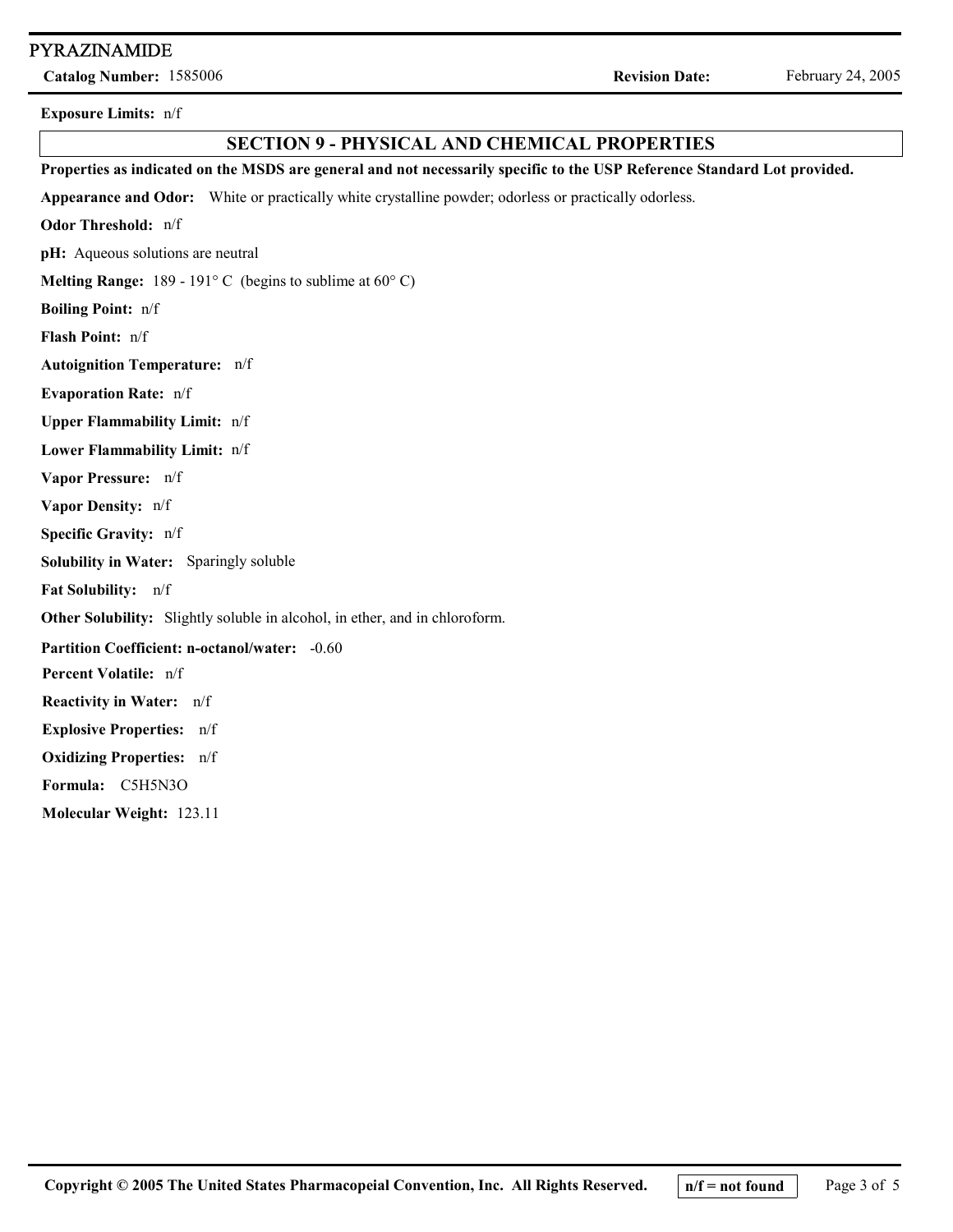#### PYRAZINAMIDE

**Catalog Number:** 1585006 **Revision Date:** February 24, 2005

# **Oral Rat:** LD50: n/f **Oral Mouse:** LD50: n/f **Listed as a Carcinogen by: NTP:** No **IARC:** No **OSHA:** No  **Irritancy Data:** n/f **SECTION 11 - TOXICOLOGICAL PROPERTIES Other Toxicity Data:** n/f **Corrosivity:** n/f **Sensitization Data:** n/f **Other Carcinogenicity Data:** No. **Mutagenicity Data:** Pyrazinamide was not mutagenic in the Ames bacterial test, but it did induce chromosomal aberrations in human lymphocyte cell cultures. **Reproductive and Developmental Effects:** In mice, high doses of pyrazinamide produced decreased fetal weights and survival. High dose studies in rats also produced similar indications of fetotoxicity, but no increase in the incidence of congenital abnormalities. **Stable?** Yes **Conditions to Avoid:** Avoid exposure to moisture. **Incompatibilities:** Oxidizing agents. **Decomposition Products:** When heated to decomposition material emits toxic fumes of NOx. Emits toxic fumes under fire conditions. **Hazardous Polymerization?** No **SECTION 10 - STABILITY AND REACTIVITY**

#### **SECTION 12 - ECOLOGICAL INFORMATION**

**Ecological Information:** n/f

# **SECTION 13 - DISPOSAL CONSIDERATIONS**

**Disposal:** Dispose of waste in accordance with all applicable Federal, State and local laws.

#### **SECTION 14 -TRANSPORT INFORMATION**

**Shipping Name:** n/f

**Class:** n/f

**UN Number:** n/f

**Packing Group:** n/f

**Additional Transport Information:** n/f

#### **SECTION 15 - REGULATORY INFORMATION**

**U.S. Regulatory Information:** EINECS # 202-717-6 Risk phrases: R20/21/22 Safety phrases: S36

**International Regulatory Information:** n/f

#### **SECTION 16 - OTHER INFORMATION**